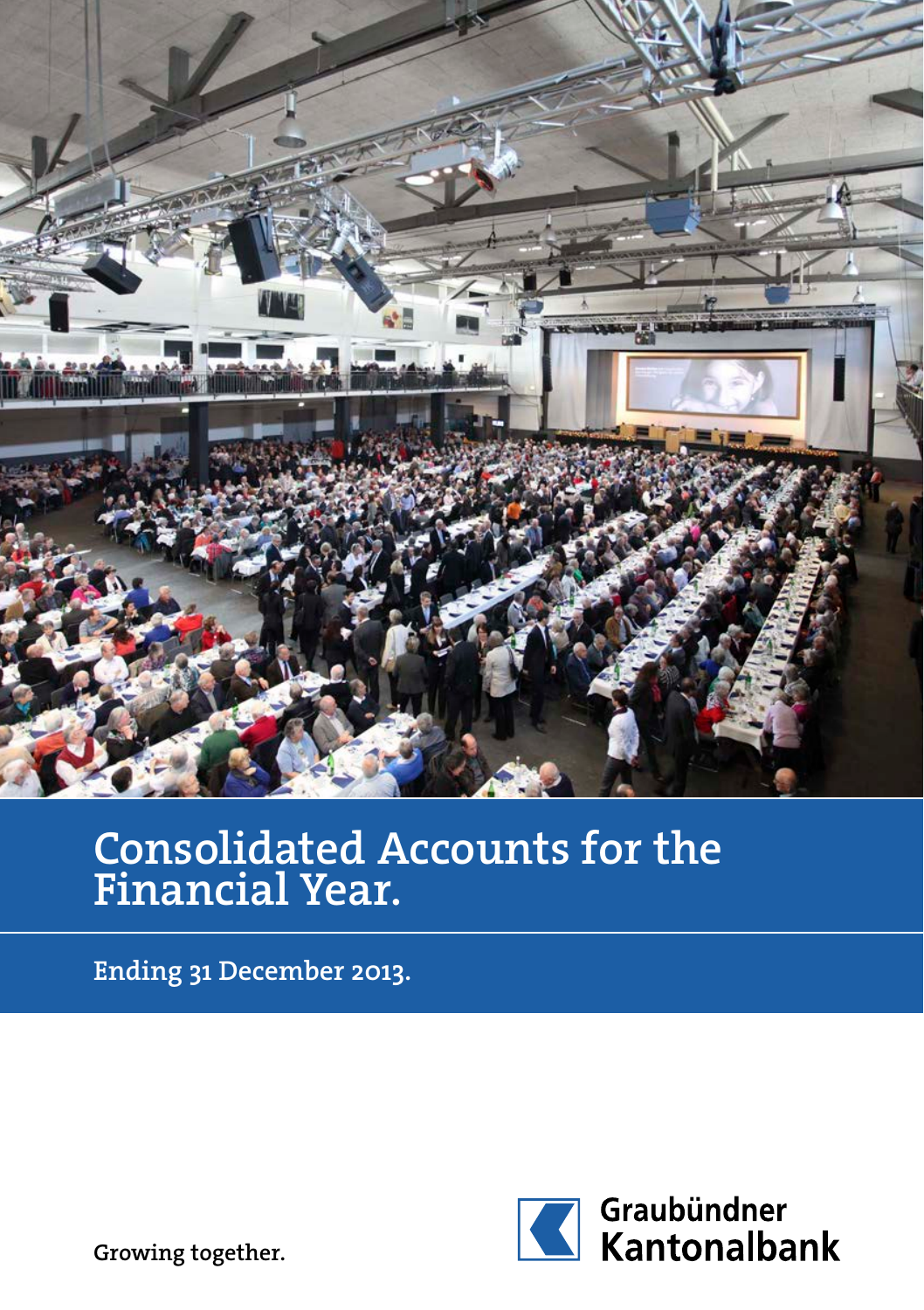### Overview.

|                                             | 2013           | 2012           |            |
|---------------------------------------------|----------------|----------------|------------|
| Income statement                            | in CHF million | in CHF million | $+/-$ in % |
|                                             |                |                |            |
| Gross income                                | 386.6          | 391.9          | $-1.4$     |
| Operating expense                           | 172.2          | 174.4          | $-1.3$     |
| Operating profit/operational cash flow      | 214.4          | 217.5          | $-1.4$     |
| Profit before allocations to reserves ex-   |                |                |            |
| cluding deductions for minority interests   | 187.5          | 182.5          | $+2.7$     |
| Group profit                                | 161.3          | 158.7          | $+1.6$     |
|                                             |                |                |            |
|                                             | 31.12.2013     | 31.12.2012     |            |
| <b>Balance sheet</b>                        | in CHF million | in CHF million | +/– in %   |
| Due from customers                          | 2,899          | 2,901          | $-0.1$     |
| Mortgage loans                              | 12,942         | 12,395         | $+4.4$     |
| Deposits from the public                    | 14,151         | 13,800         | $+2.5$     |
| Bonds and loans from central                |                |                |            |
| mortgage institutions                       | 2,514          | 2,268          | +10.9      |
| Equity excluding minority interests         |                |                |            |
| (before appropriation of profits)           | 2,182          | 2,097          | $+4.0$     |
| Balance sheet total                         | 20,001         | 19,364         | $+3.3$     |
|                                             |                |                |            |
| Selected key figures                        | 2013           | 2012           | +/– in %   |
| Net new money                               | 362            | 590            | -38.7      |
| Cost/Income-Ratio II                        | 47.4%          | 47.7%          | -0.6       |
| Return on equity                            | 9.0%           | 9.1%           | -1.3       |
| Return on required equity 1)                | 13.3%          | 13.2%          | $+1.0$     |
|                                             |                |                |            |
|                                             |                |                |            |
|                                             | 31.12.2013     | 31.12.2012     | +/– in %   |
| Client assets                               | 29,510         | 28,335         | $+4.1$     |
| Full-time equivalents (adjusted for part-   |                |                |            |
| time positions, apprenticeships at $50\%$ ) | 826.8          | 847.1          | $-2.4$     |
| Staff headcount 2)                          | 938            | 966            | -28        |
| Parent company locations 2)                 | 66             | 68             | $-2$       |
| Group locations 2)                          | 68             | 70             | $-2$       |

1) Both figures were calculated on the basis of Tier 1 capital at 12.7%, which comes into effect on 30 June 2014. 2) Absolute change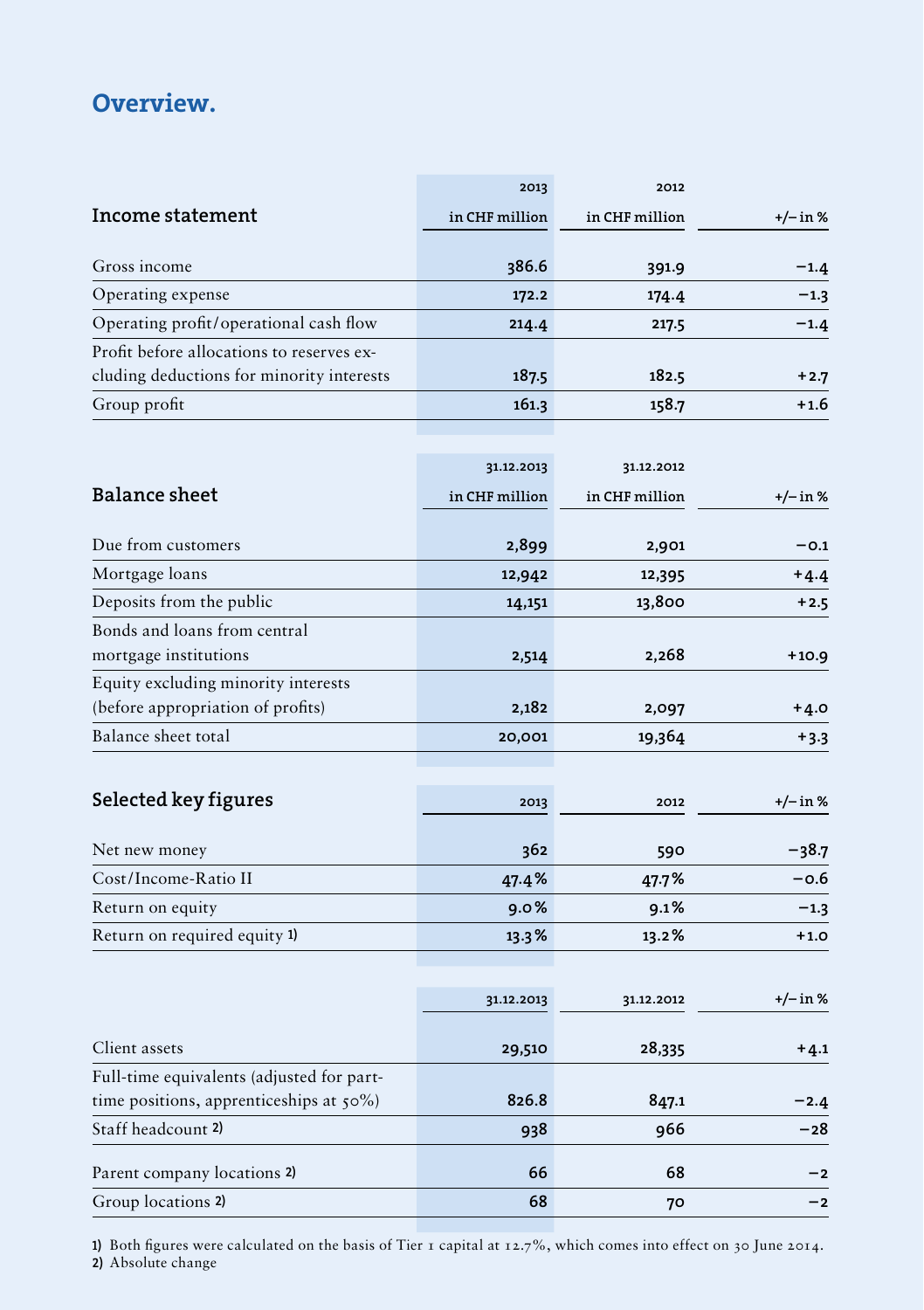# Group Balance Sheet.

|                                     | 31.12.2013   | 31.12.2012   |          |
|-------------------------------------|--------------|--------------|----------|
| Assets                              | in CHF 1,000 | in CHF 1,000 | +/-in%   |
|                                     |              |              |          |
| Liquid assets                       | 1,400,358    | 1,252,269    | $+11.8$  |
| Claims from money market securities |              | 1            | $-100.0$ |
| Due from banks                      | 705,550      | 595,336      | $+18.5$  |
| Due from customers                  | 2,898,527    | 2,900,938    | $-0.1$   |
| Mortgage loans                      | 12,941,922   | 12,395,285   | $+4.4$   |
| Securities and precious metals      |              |              |          |
| trading assets                      | 19,818       | 5,784        | $+242.6$ |
| Financial assets                    | 1,539,082    | 1,655,430    | $-7.0$   |
| Non-consolidated participations     | 18,815       | 18,815       |          |
| Tangible assets                     | 119,253      | 122,390      | $-2.6$   |
| Goodwill                            |              |              |          |
| Accrued income and prepaid expenses | 41,373       | 47,029       | $-12.0$  |
| Other assets                        | 316,036      | 370,346      | $-14.7$  |
|                                     |              |              |          |
| Balance sheet total                 | 20,000,734   | 19,363,623   | $+3.3$   |

|                                      | 31.12.2013   | 31.12.2012   |          |
|--------------------------------------|--------------|--------------|----------|
| Liabilities                          | in CHF 1,000 | in CHF 1,000 | +/-in%   |
|                                      |              |              |          |
| Due to banks                         | 500,182      | 530,263      | $-5.7$   |
| Due to customers on savings          |              |              |          |
| and deposit accounts                 | 8,520,393    | 8,193,448    | $+4.0$   |
| Other balances due to customers      | 5,576,095    | 5,534,616    | $+0.7$   |
| Medium-term notes                    | 54,208       | 71,739       | $-24.4$  |
| Bonds and loans from central         |              |              |          |
| mortgage institutions                | 2,513,885    | 2,267,600    | $+10.9$  |
| Accrued expenses and deferred income | 69,917       | 71,442       | $-2.1$   |
| Other liabilities                    | 299,690      | 317,095      | $-5.5$   |
| Value adjustments and provisions     | 250,415      | 244,115      | $+2.6$   |
| Reserves for general banking risks   | 1,287,268    | 1,256,075    | $+2.5$   |
| Endowment capital                    | 175,000      | 175,000      |          |
| Participation capital                | 75,000       | 75,000       |          |
| Own equity                           | $-6,540$     | $-3,238$     | $+102.0$ |
| Capital reserve                      | 46,915       | 47,026       | $-0.2$   |
| Retained earnings                    | 447,883      | 394,202      | $+13.6$  |
| Minority interests in equity         | 29,117       | 30,510       | $-4.6$   |
| Group profit                         | 161,306      | 158,730      | $+1.6$   |
| of which minority interests          | 5,019        | 5,437        | $-7.7$   |
|                                      |              |              |          |
| Balance sheet total                  | 20,000,734   | 19,363,623   | $+3.3$   |
|                                      |              |              |          |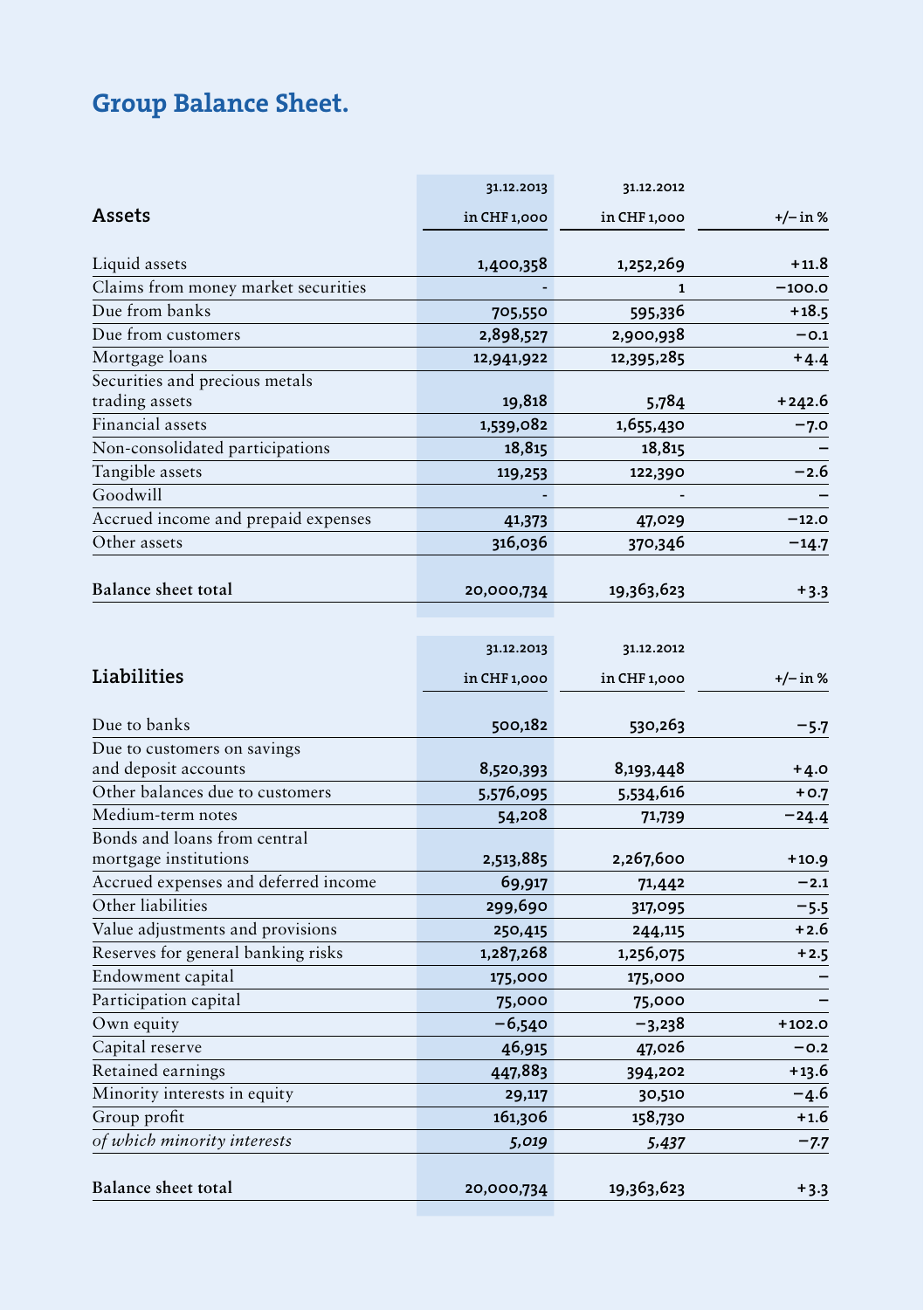### Consolidated Income Statement.

|                                          | 2013         | 2012         |          |
|------------------------------------------|--------------|--------------|----------|
|                                          | in CHF 1,000 | in CHF 1,000 | +/– in % |
| Net interest income                      | 243,629      | 253,154      | $-3.8$   |
| Net fee and commission income            | 113,107      | 109,391      | $+3.4$   |
| Net trading income                       | 18,806       | 19,687       | $-4.5$   |
| Other ordinary income                    | 11,045       | 9,656        | $+14.4$  |
| Gross income                             | 386,587      | 391,888      | $-1.4$   |
|                                          |              |              |          |
| Personnel expense                        | 116,853      | 118,931      | $-1.7$   |
| General administrative expense           | 55,324       | 55,487       | $-0.3$   |
| Total operating expense                  | 172,177      | 174,418      | $-1.3$   |
| Operating profit/operational cash flow   | 214,410      | 217,470      | $-1.4$   |
|                                          |              |              |          |
| Depreciation and write-offs on           |              |              |          |
| fixed assets and participations          | 11,092       | 12,476       | $-11.1$  |
| Goodwill amortisation                    |              | 7,683        | $-100.0$ |
| Value adjustments, provisions and losses | 9,169        | 8,354        | $+9.8$   |
| Group profit before extraordinary        |              |              |          |
| items and taxes                          | 194,149      | 188,957      | $+2.7$   |
| Extraordinary income, including taxes    | $-32,843$    | $-30,227$    | $+8.7$   |
| of which allocation to reserves          |              |              |          |
| for general banking risks                | 31,193       | 29,170       | $+6.9$   |
|                                          |              |              |          |
| Group profit                             | 161,306      | 158,730      | $+1.6$   |
| of which minority interests              | 5,019        | 5,437        | $-7.7$   |
|                                          |              |              |          |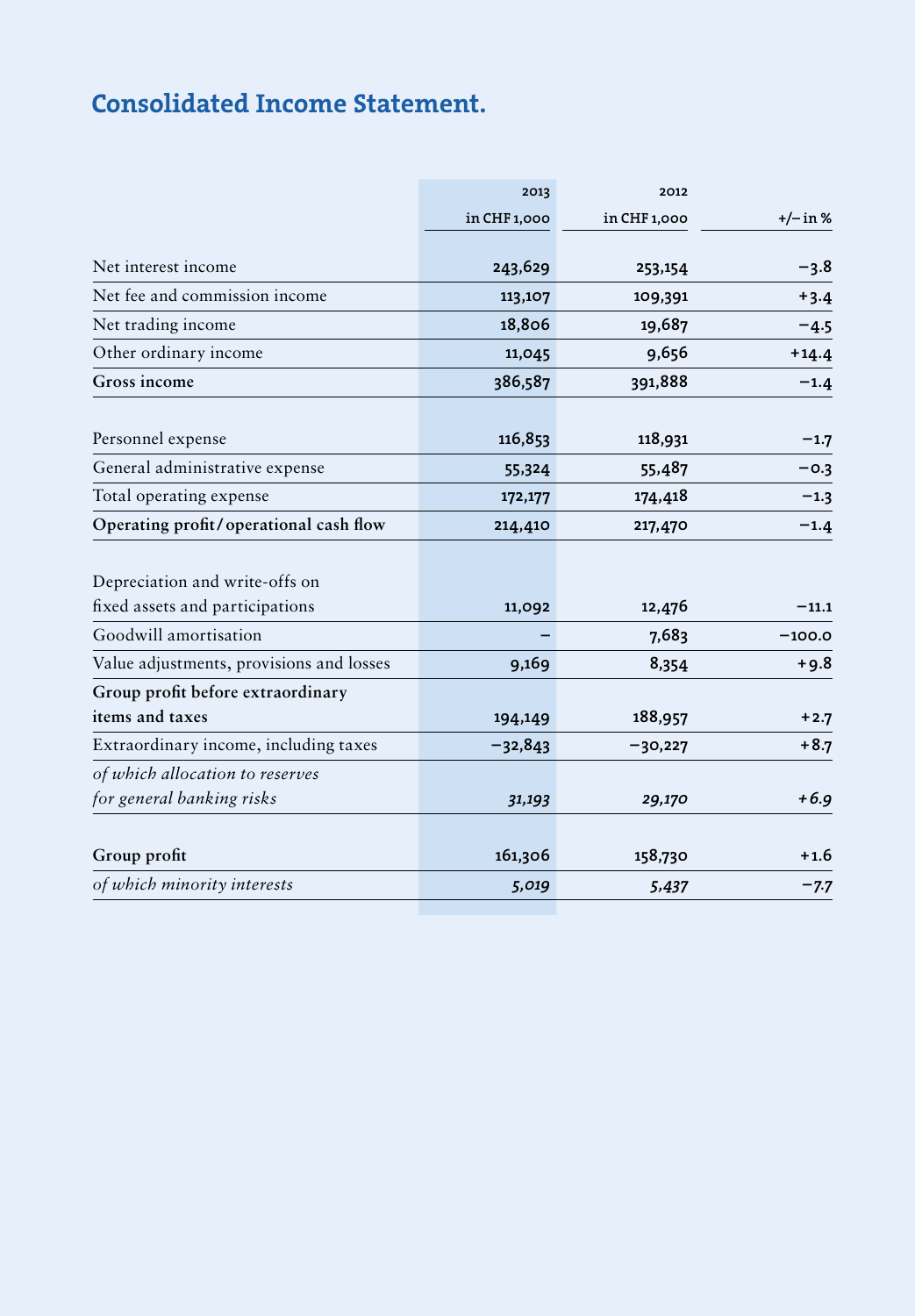## Profit Appropriation of the Parent Company.

|                                            | 31.12.2013   | 31.12.2012   |                 |
|--------------------------------------------|--------------|--------------|-----------------|
|                                            | in CHF 1,000 | in CHF 1,000 | $+/-$ CHF 1,000 |
|                                            |              |              |                 |
| Annual profit                              | 154,637      | 152,093      | 2,544           |
|                                            |              |              |                 |
| Dividend on nominal capital of 38%         |              |              |                 |
| (previous year $38\%$ )                    | 95,000       | 95,000       |                 |
| Compensation for government guarantee      | 2,637        | 2,593        | 44              |
| Funds for projects with cultural,          |              |              |                 |
| charitable, sporting or economic purposes  |              |              |                 |
| in the Canton of Graubünden                | 2,000        | 2,000        |                 |
| Allocation to free reserves                | 55,000       | 46,451       | 8,549           |
| Allocation to the general legal reserve 1) |              | 6,049        | -6,049          |

1) There was no allocation to the general legal reserves, as 50% of the nominal capital has been achieved.